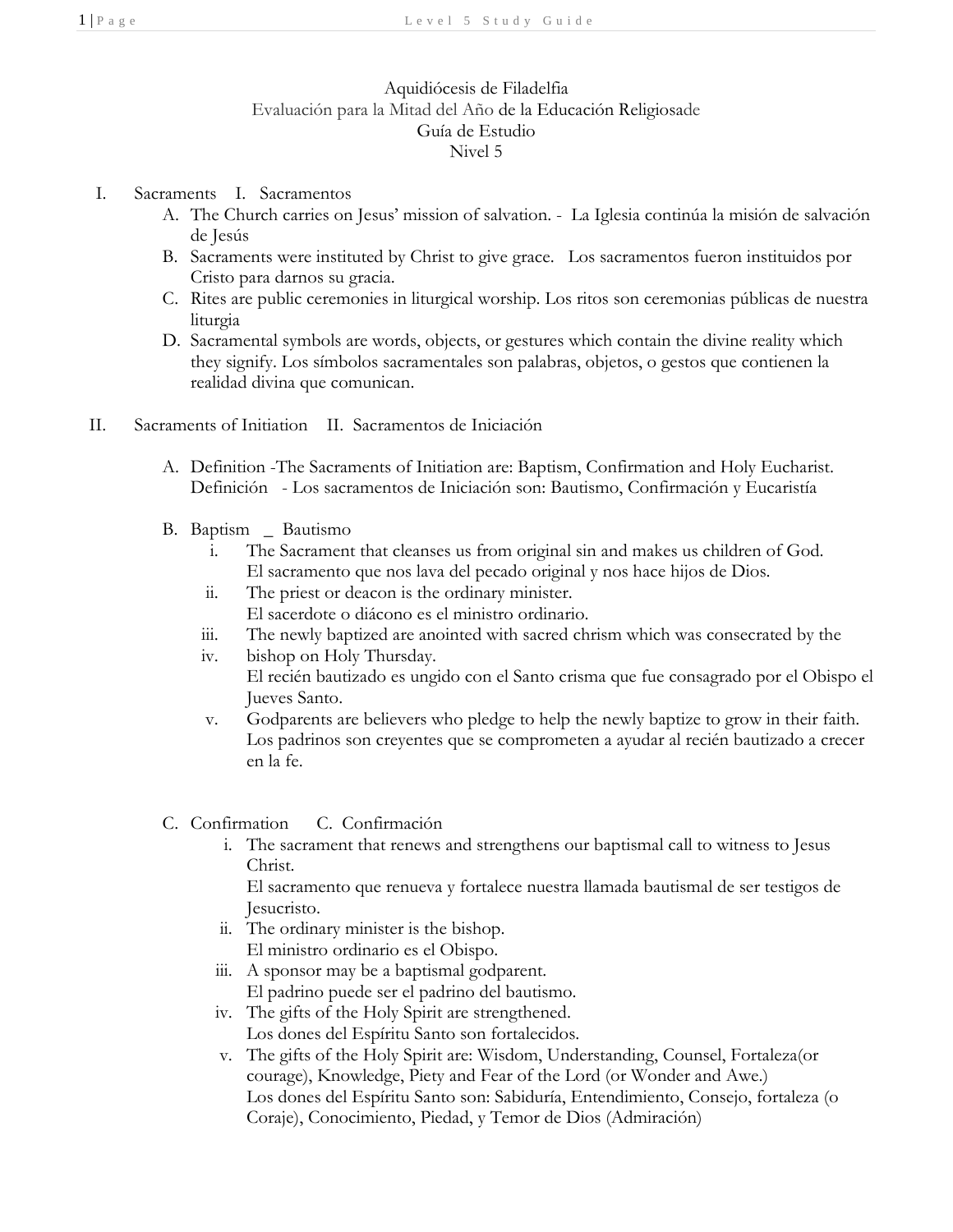| D. Eucharist | D. Eucaristía |
|--------------|---------------|
|              |               |

- i. The Holy Eucharist is the true Body and Blood of Jesus. La Santa Eucaristía es el verdadero Cuerpo y Sangre de Jesús.
- ii. The Holy Eucharist is both a sacrifice and a sacrament. La Santa Eucaristía es ambos un sacrificio y un sacramento.
- iii. Eucharist means thanksgiving.
	- Eucaristía significa Acción de Gracias.
- iv. The Eucharist is the greatest prayer of the Church. La Eucaristía es la oración por excelencia de la Iglesia.
- v. Jesus' presence in the Blessed Sacrament is called the Real Presence. La presencia de Jesús en el Santísimo Sacramento se conoce como la Presencia Real.
- vi. The priest begins Mass with the sign of the cross. El sacerdote comienza la Misa con la señal de la cruz.
- vii. The Introductory Rite unifies the community and prepares us for the Liturgy of the Word.

El Rito Introductorio unifica a la comunidad y nos prepara para la Liturgia de la Palabra.

viii. There are two main parts of the Mass: the Liturgy of the Word and the Liturgy of the Eucharist.

Hay dos partes importantes en la Misa: La Liturgia de la Palabra y la Liturgia de la Eucaristía.

ix. Eucharistic devotion is worship of the Eucharist outside of Mass. Examples are: Forty Hours, exposition and benediction and visits to the Blessed Sacrament. Liturgical Year.

Devoción Eucarística es alabanza de la Eucaristía fuera de la Misa. Algunos ejemplos: Las 40 Horas, exposición del Santísimo Sacramento, Año Litúrgico.

- x. Liturgical ministers assist the priest during Mass.
	- Los ministros litúrgicos asisten al sacerdote durante la Misa.
- xi. Cantors are the leader of song during Mass. Cantores y líderes de la música durante la Misa.
- xii. Lectors are trained to proclaim the Readings. In the absence of a deacon, they read the Prayer of the Faithful. Lectores son preparados para proclamar las lecturas. En ausencia del diácono, ellos también pueden leer las oraciones de los fieles (peticiones).

xiii. Sacred vessels xiii. Objetos Sagrados

- a. Ciborium –the covered cup like vessel which holds consecrated hosts. Copón - Copa cubierta que contiene los hostias consagradas.
- b. Paten- the plate used to hold the bread that will become the Body of Christ Patena – plato usado para colocar el pan que se convertirá en el Cuerpo de Cristo.
- c. Chalice- The vessel used to hold the wine that will become the Blood of Jesus Cáliz - copa usada para contener el vino que se convertirá en la Sangre de Jesús.
- xiv. Vestments xiv. Vestimenta Sagrada
	- a. Chasuble worn over all other vestments
		- Casulla usada sobre todos las vestimentas sagradas.
	- b. Stole long, narrow cloth which is a symbol of ordination Estola – material largo y delgado que es símbolo de la ordenación sacerdotal.
	- c. Alb Long white robe worn by priest or deacon at Mass Alba - tunica blanca larga usada por el sacerdote y diácono en Misa.